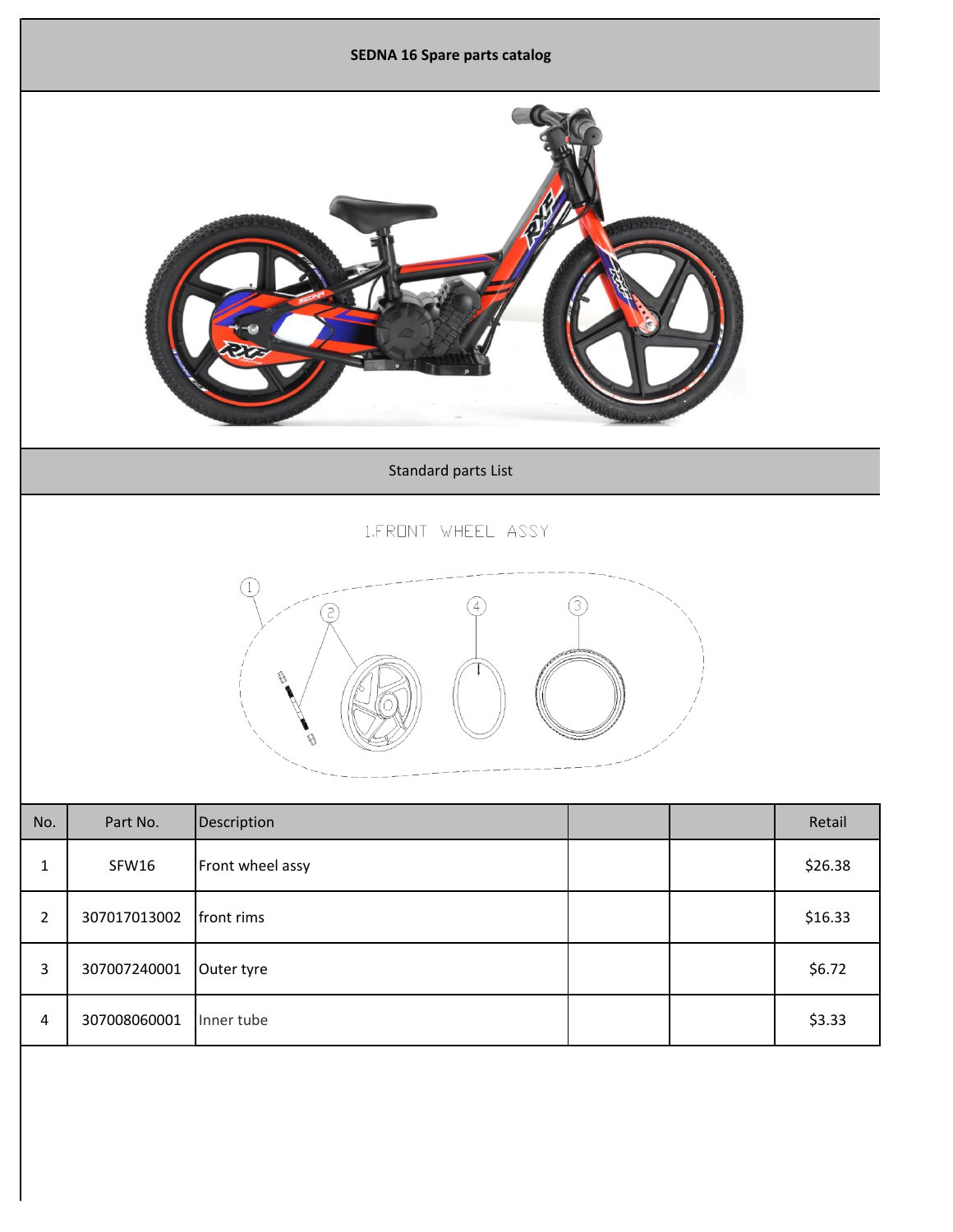

| No.            | Part No.     | Description        |  | Retail   |
|----------------|--------------|--------------------|--|----------|
| 1              | 315013965002 | Battery            |  | \$125.30 |
| $\overline{2}$ | 315021308002 | Controller         |  | \$16.55  |
| 3              | 303003469006 | Front fork         |  | \$16.76  |
| 4              | 303003469005 | Frame              |  | \$100.52 |
| 5              | 304074003001 | Frame right cover  |  | \$5.49   |
| 6              | 305019029001 | Head parts         |  | \$2.96   |
| $\overline{7}$ | 303085011002 | Stem sleeve        |  | \$0.34   |
| $8 + 9$        | 313015002001 | Saddle             |  | \$8.38   |
| 10             | 313009032001 | Seat clamp         |  | \$0.00   |
| 11             | 307012002001 | chain adjuster     |  | \$0.18   |
| 12             | 304075008001 | Chain cover        |  | \$2.22   |
| 13             | 304074004001 | Frame left cover   |  | \$4.41   |
| 14             | 311011163001 | Chain              |  | \$4.41   |
| 15             | 315027039001 | motor              |  | \$42.46  |
| 16             | 315020170001 | charger            |  | \$0.86   |
| 17             | 315110001002 | Speed model switch |  | \$0.86   |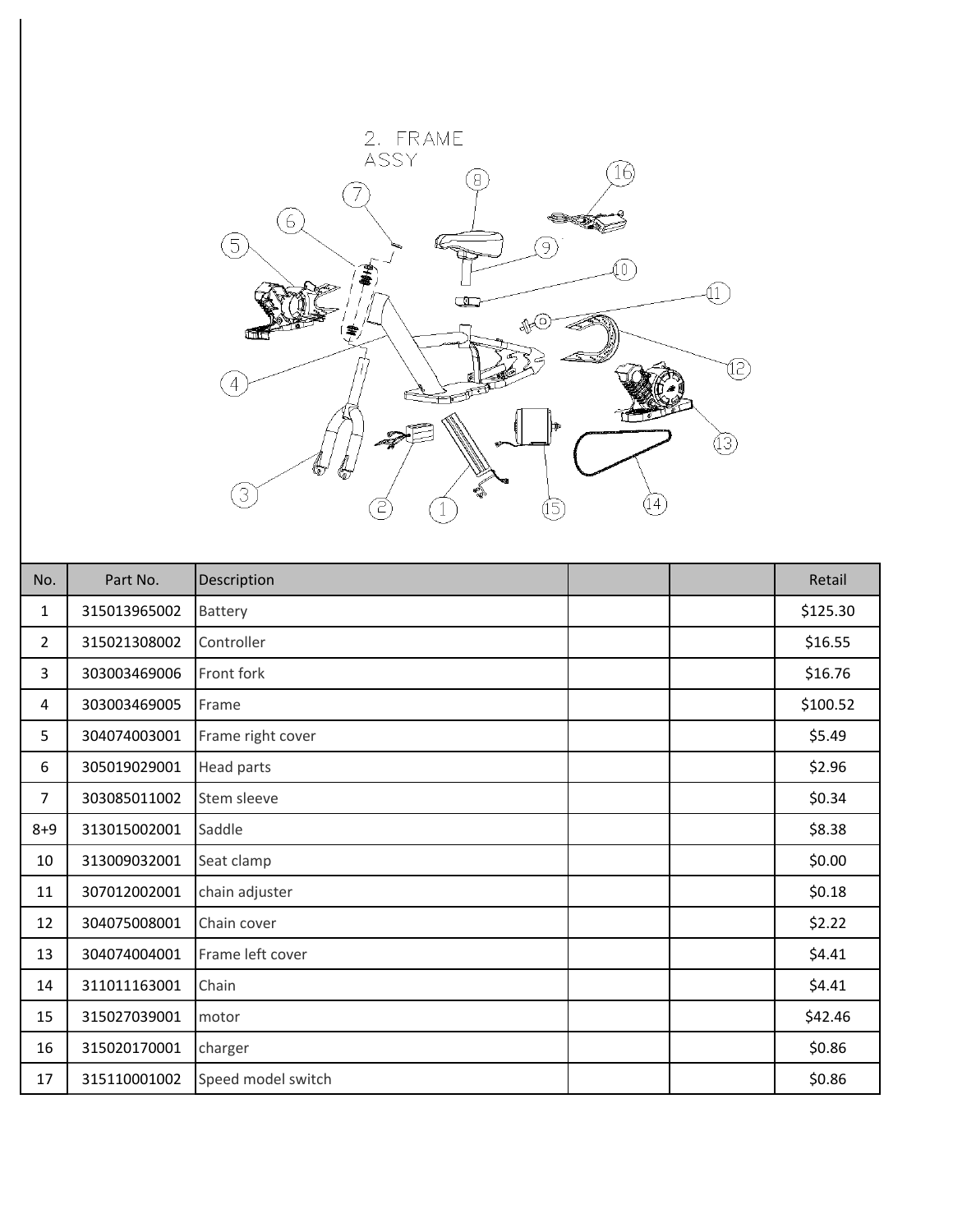| 3. REAR WHEEL<br>ASSY<br>4<br>5<br>6<br>₫<br>(C)<br>. (@)<br>$\textcircled{\scriptsize 0}$ | 18 | Key of the battery<br>304039004001 |  | \$1.45 |
|--------------------------------------------------------------------------------------------|----|------------------------------------|--|--------|
|                                                                                            |    |                                    |  |        |

| No.            | Part No.     | Description     |  | Retail  |
|----------------|--------------|-----------------|--|---------|
| 1              | <b>SRW16</b> | Rear wheel assy |  | \$39.01 |
| $\overline{2}$ | 307040003002 | rear rims       |  | \$16.76 |
| 3              | 307007240001 | Tire            |  | \$6.72  |
| $\overline{4}$ | 307008060001 | Inner tube      |  | \$3.33  |
| 5              | 309027002001 | Rear brake assy |  | \$4.53  |
| 6              | 311003057001 | Rear sprocket   |  | \$3.45  |
| 7              | 311017001001 | flywheel        |  | \$4.22  |